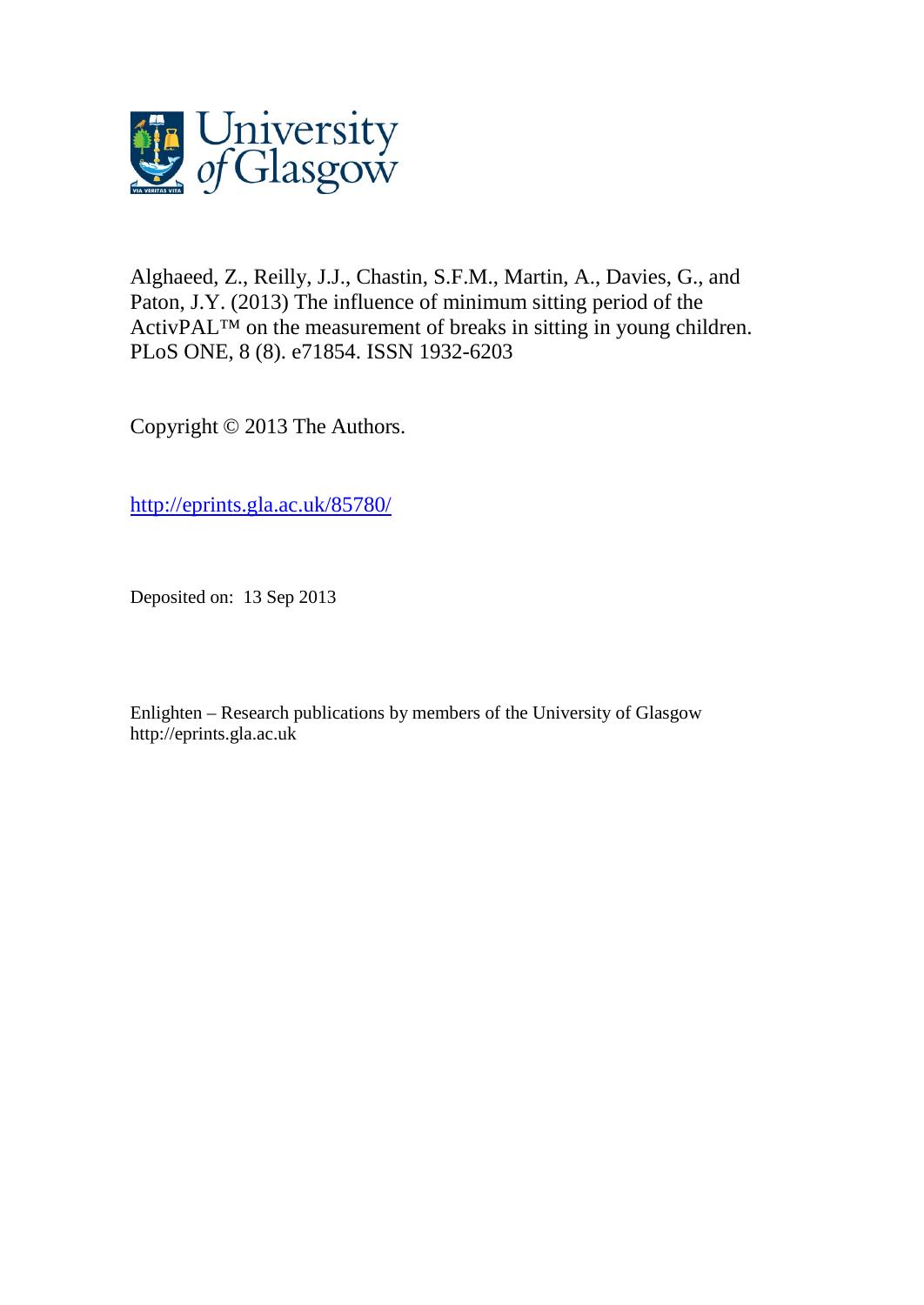# The Influence of Minimum Sitting Period of the ActivPAL<sup>™</sup> on the Measurement of Breaks in Sitting in Young Children

## Zubaida Alghaeed<sup>1</sup>, John J. Reilly<sup>2</sup>, Sebastien F. M. Chastin<sup>3</sup>, Anne Martin<sup>4</sup>, Gwyneth Davies<sup>1,5</sup>, James Y. Paton<sup>1</sup>\*

1 School of Medicine, University of Glasgow, Glasgow, United Kingdom, 2 Physical Activity for Health Group, University of Strathclyde, Glasgow, United Kingdom, 3 School of Health and Social Care, Glasgow Caledonian University, Glasgow, United Kingdom, 4 Institute of Sport, PE and Health Science, University of Edinburgh, Edinburgh, United Kingdom, 5 National Heart and Lung Institute, Imperial College London, United Kingdom

## Abstract

Background: Sitting time and breaks in sitting influence cardio-metabolic health. New monitors (e.g. activPAL™) may be more accurate for measurement of sitting time and breaks in sitting although how to optimize measurement accuracy is not yet clear. One important issue is the minimum sitting/upright period (MSUP) to define a new posture. Using the activPAL $^{\dagger}$ we investigated the effect of variations in MSUP on total sitting time and breaks in sitting, and also determined the criterion<br>validity of different activPAL<sup>TM</sup> settings for both constructs.

Methods: We varied setting of MSUP in 23 children (mean (SD) age 4.5 y (0.7)) who wore activPAL<sup>TM</sup> (24 hr/d) for 5–7 d. We first studied activPAL<sup>TM</sup> using the default setting of 10 s MSUP and then reduced this to 5 s, 2 s and 1 s. In a second study, in a convenience sample of 30 pre-school children (mean age 4.1 y (SD 0.5)) we validated the activPAL<sup>TM</sup> measures of sitting time and breaks in sitting at different MSUP settings against direct observation.

Results: Comparing settings of 10, 5, 2 and 1 s, there were no significant differences in sitting time (6.2 hr (1.0), 6.3 hr (1.0), 6.4 hr (1.0) and 6.3 hr (1.6), respectively) between settings but there were significant increases in the apparent number of breaks - (8(3), 14(2), 21(4) and 28 (6)/h) at 10, 5, 2 and 1 s settings, respectively. In comparison with direct observation, a 2 s setting had the smallest error relative to direct observation (95% limits of agreement: -14 to +17 sitting bouts/hr, mean difference 1.83,  $p = 0.2$ ).

Conclusion: With activPAL<sup>™</sup>, breaks in sitting, but not total sitting time, are highly sensitive to the setting of MSUP, with 2 s optimal for young children. The MSUP to define a new posture will need to be empirically determined if accurate measurements of number of breaks in sitting are to be obtained.

Citation: Alghaeed Z, Reilly JJ, Chastin SFM, Martin A, Davies G, et al. (2013) The Influence of Minimum Sitting Period of the ActivPAL™ on the Measurement of Breaks in Sitting in Young Children. PLoS ONE 8(8): e71854. doi:10.1371/journal.pone.0071854

Editor: Reury F.P. Bacurau, University of Sao Paulo, Brazil

Received February 5, 2013; Accepted July 5, 2013; Published August 14, 2013

**Copyright:** © 2013 Alghaeed et al. This is an open-access article distributed under the terms of the Creative Commons Attribution License, which permits unrestricted use, distribution, and reproduction in any medium, provided the original author and source are credited.

Funding: The study is being funded from the MD Bench fees of Dr. Alghaeed. The funders had no role in study design, data collection and analysis, decision to publish, or preparation of the manuscript.

Competing Interests: The authors have declared that no competing interests exist.

\* E-mail: james.paton@glasgow.ac.uk

## Introduction

With increasing recognition that adults and children spend most of their waking hours sitting, research on time spent sitting, and its impact on health has proliferated in recent years [1,2]. Evidence is also emerging that sitting periods interrupted frequently by periods of standing or activity may have different relationships with health outcomes than longer periods of uninterrupted sitting [3,4]. Animal studies provide supportive evidence that prolonged periods of uninterrupted sitting are related to increased risk of cardiometabolic disease [1,3]. A recent review [5] concluded that the development of accurate methods for measurement of sitting time and breaks in sitting time was a high priority in sedentary behavior research.

Evidence from adults suggests that measurement of breaks in sitting may be less accurate with traditional accelerometers, such

as the Actigraph, than with accelerometers designed specifically to measure posture and posture transitions such as the activPALTM [6]. The activPALTM has been validated for measurement of both sitting and breaks in sitting in adults [7].

As yet there has been little research on the possible health consequences of variations between individuals in breaks in sitting time in children. This is largely because there has been a lack of practical, objective and validated methods suitable for measuring sitting time and breaks in sitting in free-living children [8]. Kwon et al [9] and Mitchell et al [10] both reported, in longitudinal studies of older children and adolescents, that Actigraph determined breaks in sitting decline with age, but there is little evidence on the accuracy of the Actigraph for measurement of breaks in sitting [10]. Concurrent validity of the activ $PAL^{TM}$  (against the Actigraph) for group-level estimates of total time sitting has been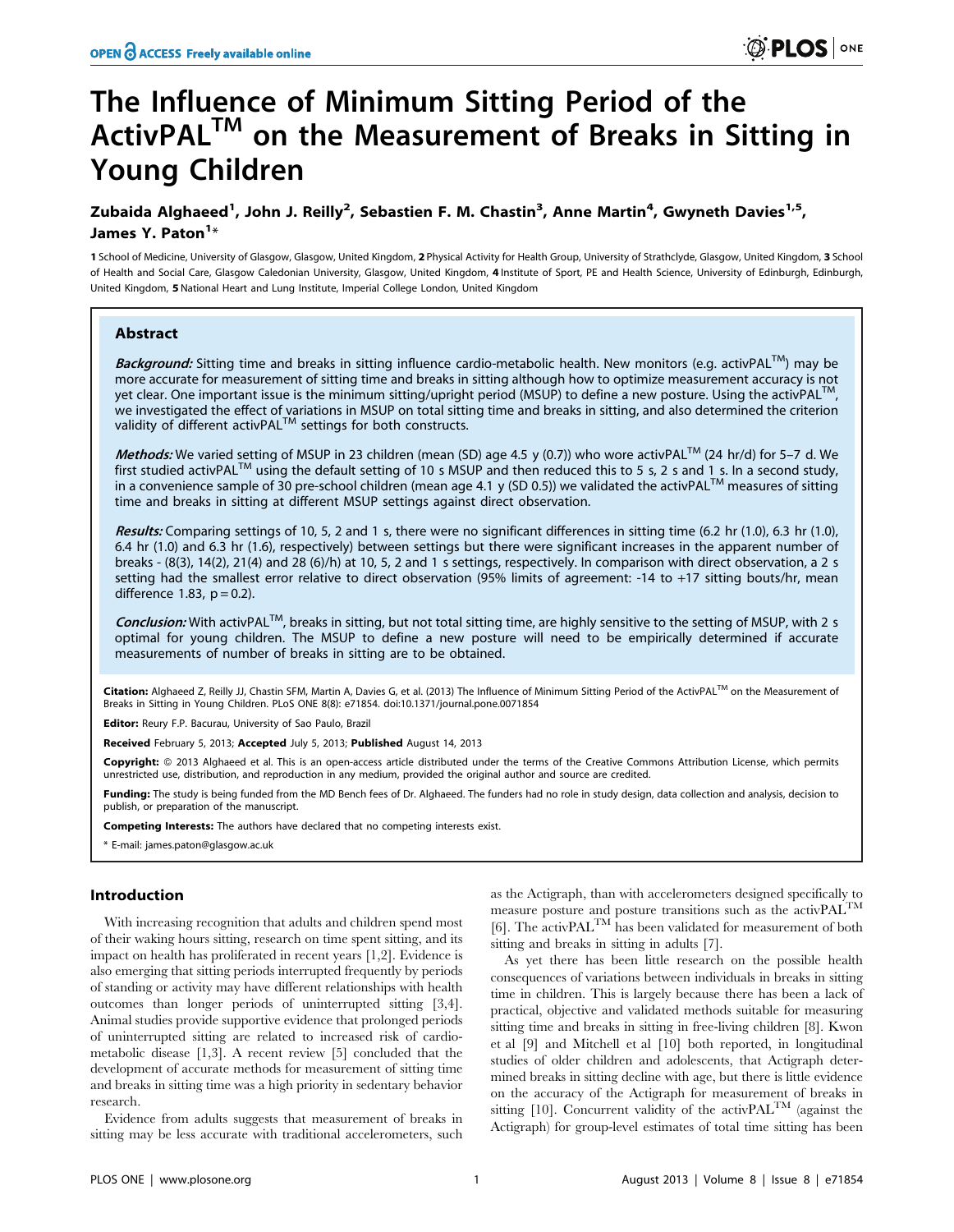established for pre-school [11] and older children [12]. Criterion validity (against direct observation) of activPAL<sup>TM</sup> measurements of time spent sitting was also shown to be high in our previous study of pre-school children [13]. However, evidence on criterion validity of the number of breaks in sitting is less clear and may depend on activPAL<sup>TM</sup> settings.

In adults, the available evidence points to more frequent changes in posture being generally beneficial for health [3,4]. Similar evidence is not yet available for children. However, the activPALTM is an event-based monitor that samples at 10 Hz and could therefore capture very frequent changes in posture. It is not clear that events (postural changes) occurring at a frequency of  $\leq$ 1 HZ (i.e.  $\leq$ 1 change per sec) are likely to have any physiological meaning. In order to screen out very short events, the activPALTM software includes an algorithm that only counts events longer than a specified duration, set by default at 10 s minimum sitting/upright period (MSUP) (i.e.  $\geq 10$  s of sitting/ lying or upright data is needed to register as a new sitting/lying, or upright, event). In effect, this software setting determines the minimum period to define a new posture such as sitting [13,14]. In many published studies, this setting has been left at a default value of 10 s as per the manufacturer's specifications [15].

In a previous study in pre-school children, we changed the minimum sitting/upright period (MSUP) (which can be varied within the activPAL software from 1 s to 100 s) to 1 s because posture transitions appeared to be much more rapid in young children than in adults [13,14]. Using this 1 s setting, we found that the activPALTM provided accurate relative rank-ordered assessments of breaks in sitting, but significantly overestimated the number of breaks in sitting when compared to direct observation [14].

It is easy to imagine that the time required to transition from one posture to another e.g. sitting to standing might be different at different ages. A young child would be expected to change posture very quickly but an elderly person might take much longer. However, at present, the optimum activ $P\Delta L^{TM}$  setting of a MSUP to define a change in posture for measurement of sitting time and breaks in sitting is not known, either for early childhood or later in childhood or adult life. Furthermore, the effect of changes in the minimum period of sitting/upright on measurement accuracy of both sitting time and breaks in sitting time is unknown and has not been explicitly investigated. The present research, therefore, aimed to examine the effect of variations in the activPALTM minimum time setting on both the total time spent sitting, and breaks in sitting (study 1), and to determine the criterion validity of different minimum event duration settings (study 2) using direct observation as the criterion method.

## Methods

#### Ethics Statement

The University of Glasgow Medical Faculty Ethics Committee approved the study. Parents gave written informed consented to participation and children assented to the individual study procedures.

We used two groups of children to investigate the effects of changing minimum sitting/upright period. For both studies age and sex were recorded, height and weight were measured and body mass index (BMI) calculated. They were converted to z scores using the appropriate 1990 British growth reference [16,17].

#### Study 1

For the first study, the data were collected from a convenience sample of 23 healthy, free-living preschool children in Glasgow, Scotland. Information letters were distributed to head teachers of nurseries  $(N = 4)$  and local contacts (mainly colleagues with preschool aged children). Parents who agreed to take part made an appointment with the researcher where written consent was obtained and baseline data and measurements completed. Each child was asked to wear an activPAL<sup>TM</sup> monitor (PAL Technologies, Glasgow, UK) continuously, 24 hrs a day, for between 5 to 7 days. The monitor was placed directly on to the skin of the child's mid-thigh area using a small hypo-allergenic adhesive gel patch (PALstickiesTM), and was covered with a transparent sticky film  $(Tegaderm<sup>TM</sup>)$  to secure it. As the device used was not waterproof, parents were asked to remove the monitor for any showering, bathing or swimming during the monitoring period. It was not routinely removed during the night. Parents were asked to note in a daily diary any time the device was removed as well as the time the device was reattached. For each child, periods noted in the daily diaries when the child was not wearing the device e.g. because of swimming, bathing/showering or delayed reattachment because of forgetting were identified and excluded from the raw activPALTM files before analysis. During the period of monitoring, the children were attending nursery during weekdays and were taking part in normal nursery activities – in the classroom, during physical activity in nursery school and during periods of free play. All parents received verbal and written information and instructions about using the device before giving informed consent to the study.

For all children, the minimum duration of device wear time has been previously established as three weekdays with at least 6 hours of monitoring during waking hours per day [13]. In practice, in this study device wear time was much greater. In our final analysis, only weekdays were considered to avoid any effects arising out of different patterns of activity during weekend days.

#### Data Reduction, Operationalization of Sitting Variables

The activPAL<sup>TM</sup> output classifies an individual's activity into three categories: ''sitting/lying''; ''standing'' (standing with no movement); and "walking" (movement from one place to another). In addition, the  $\text{activPAL}^{\text{TM}}$  identifies and counts posture transitions (sit-to-stand and stand-to-sit).

In this study, sitting (sit/lie) was characterized in the following ways:

1. Total time sitting. Waking time was defined from the first sit to stand transition in the morning, marking the fact that the child had woken. The researcher identified this transition by manual inspection of the event file produced using custom software (HSC PAL analysis software v 2.14) developed by by Dall and Granat at Glasgow Caledonian University. This software allows detailed analysis of the activ $\text{PAL}^{\text{TM}}$  output as classified by the original activPALTM Professional Research Edition software. The software generates a file listing the time (in seconds) at which a change in output category (i.e. a transition) occurred [13]. Arbitrarily, the end of waking time was standardized at 9 pm for all participants on all days of measurement. Total time recorded as "sit/lie" during waking hours was calculated. We also calculated the percentage of daily time spent in sit/lie and stand as recorded by activPAL<sup>TM</sup> during waking, as previous studies have included this as a measure of volume of sitting behavior [11].

2. Breaks in sitting. The number and frequency of interruptions (''breaks''), defined as the number of transitions recorded from ''sit/lie'' posture to ''stand'' [18] during waking time were counted using the activity profile (summarized by hour)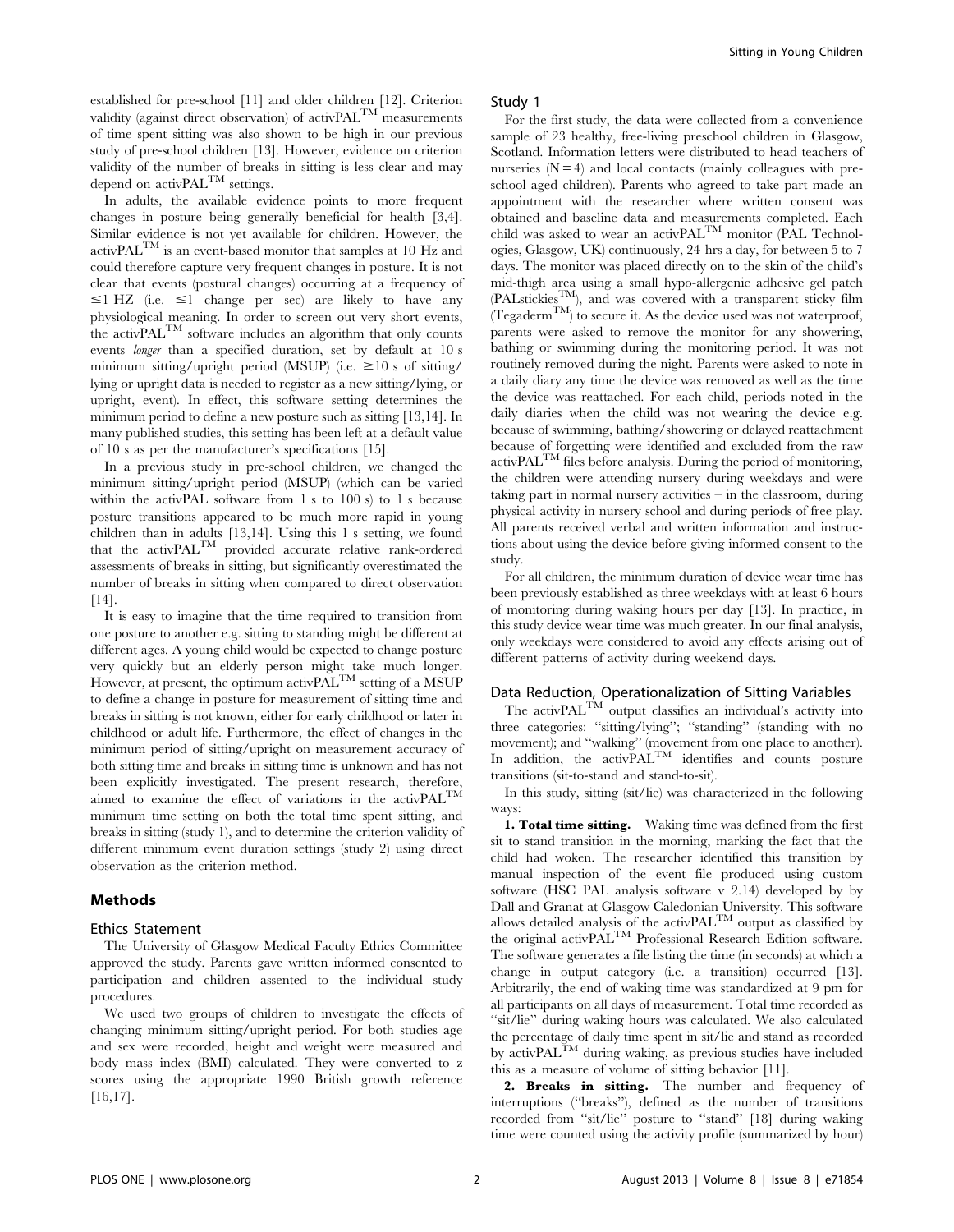by activPALTM Professional Research Edition software (Version 5.8.2.3). Only transitions from sit/lie to stand were counted and not stand to sit/lie transitions.

3. Sitting bouts. We calculated the number and duration of each individual sitting bout, defined as duration in seconds spent "sit/lie" ending in a postural transition [19]. The number and duration of sitting bouts (sit/lie) were quantified using HSCPAL analysis software (version 2.14). [13,14].

The length of individual sitting bouts and their distribution was represented by accumulation curves [19] and a fragmentation index [20]. Accumulation curves (Lorenz curves) characterize how an individual aggregates their sitting time [19,21] and relate the amount of time accumulated in bouts shorter or equal to a given length. These curves can be reduced to single metrics at any point along the curve but the 50% and 90% points have been suggested to be the most interesting [21]. The fragmentation index (calculated as the number of sitting bouts/total sitting time measured in hours) [20] is a metric that summarizes information about breaks and the accumulation curves in one single metric. The fragmentation index (with units of number of bouts/total sitting hr) normalizes the number of breaks in sitting by removing the influence of total sitting time and provides a simple single measure of whether an individual accumulates their sitting time in a many short bouts or in a smaller number of longer bouts [20]. A higher fragmentation index indicates that time spent sitting is more fragmented with shorter sitting bouts. Both these approaches have been used to characterize sitting behavior in adults [19,20].

As noted above, although the  $\overline{\text{activePAL}}^{\text{TM}}$  is an event based system, the analysis software only counts breaks in sitting lasting longer than a user defined MSUP in the new posture. This is intended to exclude very short postural ''events'' that are recorded by the monitor but are likely to have no physiological meaning, and is set by default at 10 s. In the present study, we systematically investigated the effect of reducing the MSUP from 10 s, through 5 s, 2 s, to 1 s within the activPAL<sup>TM</sup> software. Changing the MSUP in the activ $\text{PAL}^{\text{TM}}$  software involves manually changing the setting in the range from 1 s to 100 s and only affects the time the monitor waits to decide whether a posture is seated or upright posture. Changing the MSUP has no effect on stepping time. Steps are detected directly using a different algorithm that does not take MSUP into account.

## Study 2

The second study was an assessment of the criterion validity of measurement of breaks in sitting in a different group of free-living pre-school children. They were a convenience sample of 32 preschool children (4.1 y (0.5)) recruited from nursery schools in Scotland who were videoed for an hour while playing freely at nursery while wearing an ActivPAL<sup>TM</sup> monitor. Data analysis was performed on children  $(n = 30)$  with a complete data set for activPALTM and direct observation outcomes. The study is described in detail elsewhere [13,14] but in brief, each child wore an activPAL $^{\rm TM}$  monitor and simultaneously was filmed for 1 hour during their usual activity in nursery. Second by second direct analysis of the video was then used to count number of breaks in sitting time.

In study 2, the raw activPAL<sup>TM</sup> files were reprocessed using MSUP of 2 s, 5 s and 10 s and for each child, the number and duration of sit/lie periods was calculated from direct observation files and was compared with the activPALTM analyses using the varying settings.

Both studies used activPAL<sup>TM</sup> Professional Research Edition software (Version 5.8.2.3).

In both studies, the activPAL<sup>TM</sup> HSCPAL software files and the  $\text{activity}$  pal files (activity profile summarized by hour) were used in our data analysis. We made no use of the ''15 s epoch file'' in the available activPAL  $^{\rm TM}$  software.

## Statistical Analysis and Study Power

Statistical analyses and calculations were conducted using the Minitab statistical software version 16.1 (State College, PA, USA) and Microsoft<sup>®</sup> Office Excel 2007. For both studies, a convenience sample of around 20 children was deemed a priori, likely to be sufficient to characterize differences in the number of posture transitions, as measured between 1 s and 10 s minimum time spent sitting settings. Preliminary analysis of 20 sets of paired  $\arctivPAL^{TM}$  data (i.e. 10 s and 1 s data from the same child) in study 1 showed that the difference in number of posture transitions measured by the 10 s and 1 s setting was highly statistically significant and so only those children recruited to the study at that point were included and no further recruitment took place. Paired t tests were used to test the significance of differences in variables measured. Repeated measures Analysis of variance (ANOVA) using Tukey's correction for multiple comparison was applied to compare the mean values for each MSUP. A Bland-Altman analysis for assessing agreement between two measurements [22] was carried out. The limits of agreement between the number of sitting bouts during direct observation (criterion method) vs sitting bouts calculated by the activPAL<sup>TM</sup> using different MSUP activPAL<sup>TM</sup> settings (1 s, 2 s, 5 s and 10 s minimum sitting/ upright period) were set at mean difference  $+/-1.96$  x standard deviation (SD). (The graph for the 1 s comparison has previously been previously published [13]). The pattern of accumulation of sitting bouts by direct observation data and activPAL<sup>TM</sup> data with different settings (1 s, 2 s, 5 s &10 s) was represented by accumulation curves [19]. All variables were checked for normal distribution and means and SDs were used to summarize normally distributed values. For all tests, significance was taken at  $p = 0.05$ .

#### Results

#### Characteristics of Study Participants

Study 1. Of the 23 children recruited to study 1, 20 provided adequate data of at least 3 days (3 children wore the monitors less than 3days during the study) [11], 9 boys and 11 girls; mean age 4.5 (SD 0.7); mean height 107.7 cm (4.9), mean weight 19.6 kg  $(3.9)$  and mean body mass index 16.6 kg/m<sup>2</sup> (2.0). The mean zscores were 0.24 for height, 0.60 for weight and the median z-score 0.16 for body mass index (BMI). Mean (SD) monitoring time was 3.8 d (0.7), 22.3 hr (1.5) per 24 hr period, of which a mean of 11.9 hr (1.0) was in waking hours. Missing data (where monitor was removed because of swimming, bathing/showering or monitor and not reattached according to parent's record) accounted for a mean of 5.1% (SD 3.4) of total monitoring hours.

#### Breaks in Sitting in Free-living Children

Study 1. A plot of number of breaks in sitting per hour against time during 24 hours is shown in figure 1 for both day and night hours using 10 s vs 1 s MSUP. There was a gradual increase in the number of breaks per hour from morning until afternoon with a dip after lunch-time and a peak at around 4 pm followed by a decrease in the evening until the child went to sleep (Figure 1). During the night, generally no breaks were recorded from midnight until early morning. However, occasionally a few breaks occurred between 9 pm and 12midnight (Figure 1).

In the light of the above, the rest of the analysis was restricted to breaks in sitting during waking hours. Using a minimum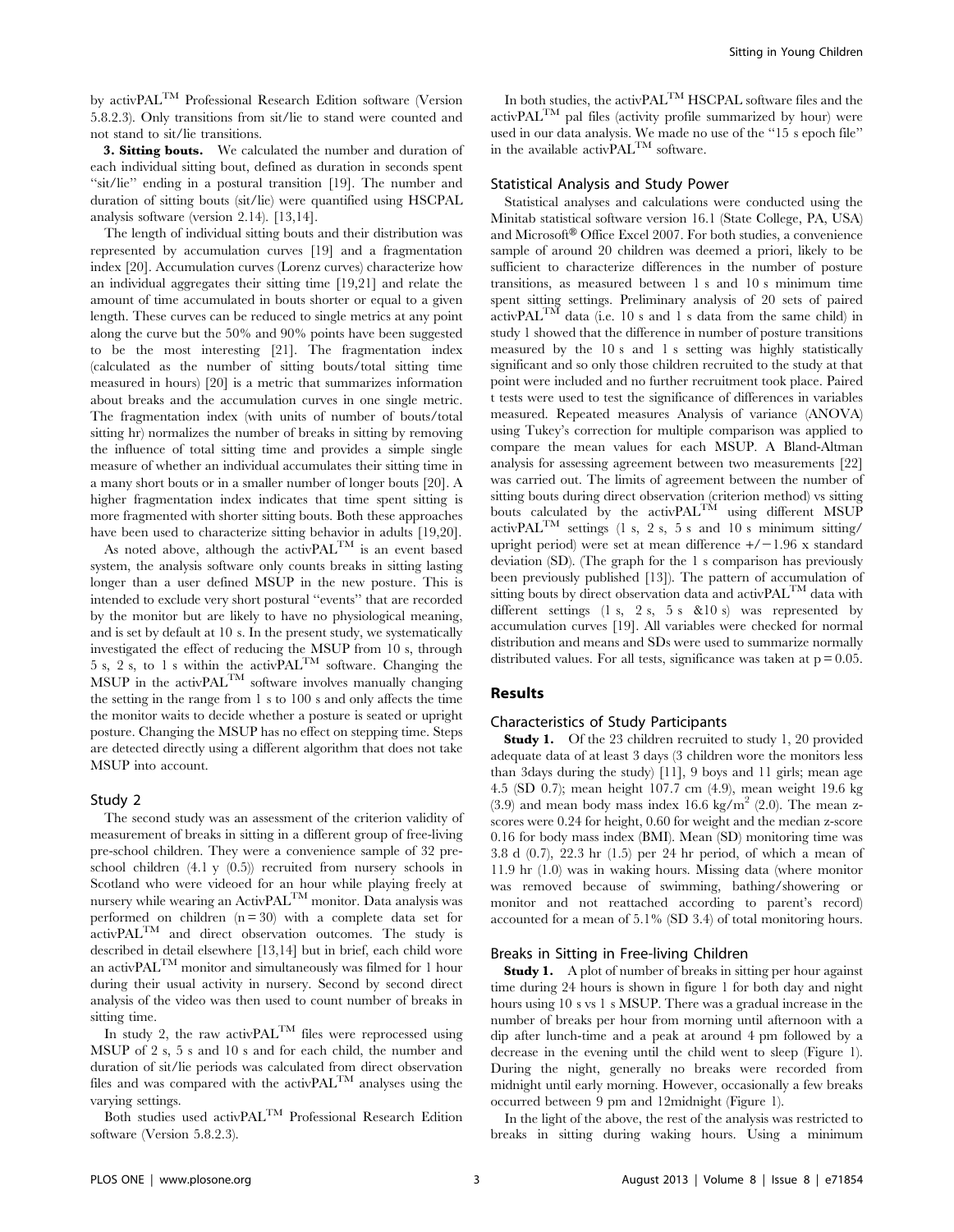

Figure 1. The mean number of breaks in sitting/hr during 24 hr using minimum time to define new position settings of 10 s and 1 s. Study  $1(n = 20)$ .

doi:10.1371/journal.pone.0071854.g001

 $\text{activityPAL}^{\text{TM}}$  sitting/upright period of 10 s, the mean (SD) percentage of waking time spent sitting was 52.3 (6.2) %. The total sitting time was 6.2 hr, (1.0) during waking hours (11.9 hr (1.0)). The total number of breaks in sitting during waking hours was 109 (18) giving a mean number of breaks of 8 (3) per hour. Using a 10 s MSUP, around 90% of sitting bouts during waking hours were  $\leq$ 8 min (1.5) and the mean (SD) fragmentation index (number of bouts/total sitting time (hr)) [20] during waking hours was 19.3 (3.7) (Table (1).

## The Difference in Estimated Sitting Time and Breaks in Sitting using 10 s vs 1 s MSUP

Study 1. The measures of sitting time during waking hours with the different MSUPs are shown in Table 1. There were no significant differences in the mean sitting time when expressed

|  |  |  |  |  | <b>Table 1.</b> Description of sitting behaviors during waking hours <sup>+</sup> , mean (SD) for study 1 (n = 20). |  |
|--|--|--|--|--|---------------------------------------------------------------------------------------------------------------------|--|
|--|--|--|--|--|---------------------------------------------------------------------------------------------------------------------|--|

|                                                           | 10 s setting (Default)<br>Mean (SD) | 5 s setting<br>Mean (SD) | 2 s setting Mean<br>(SD) | 1 s setting<br>Mean (SD) | p-value |
|-----------------------------------------------------------|-------------------------------------|--------------------------|--------------------------|--------------------------|---------|
| Total sitting time (hr)                                   | 6.2(1.0)                            | 6.3(1.0)                 | 6.4(1.0)                 | 6.3(1.6)                 | 0.9     |
| % Sitting time (defined as-sit/lie only)                  | 52.3(6.2)                           | 52.5(5.9)                | 53.5(5.4)                | 52.9(6.3)                | 0.7     |
| % Sitting time (defined as sit/lie and<br>quiet standing) | 80.1(8.3)                           | 80.3(4.6)                | 82.1(3.9)                | 81.5(8.9)                | 0.5     |
| Number of breaks (sit to stand)/hr*                       | 8(3)                                | 14(2)                    | 21(4)                    | 28(6)                    | 0.00    |
| Total number of breaks in<br>sitting (transitions)*       | 109(18)                             | 173 (43)                 | 278 (78)                 | 376(90)                  | 0.00    |
| Number of sitting bouts                                   | 118 (18)                            | 182 (28)                 | 289 (52)                 | 382 (80)                 | 0.00    |
| 50% sitting bout length                                   | 80 s (14.7)                         | 55 s $(4.2)$             | 50 s $(4.2)$             | 42 s $(7.7)$             | 0.00    |
| 90% sitting bout length                                   | 8 min (1.5)                         | 6 min $(1.1)$            | 3 min (1.0)              | 60 s (10.4)              | 0.00    |
| <b>Fragmentation index</b>                                | 19.3(3.7)                           | 29(5.0)                  | 46 (9.0)                 | 61.6(16.4)               | 0.00    |

<sup>+</sup>Waking hours were defined as "From the first sit to stand transition in the morning to 9 pm".<br>\*Calculated from activity profile summarized by hour using activPAL™ Professional Research Edition (Version 5.8.2.3).<br><sup>&</sup>Cal (developed by Dall and Granat).

doi:10.1371/journal.pone.0071854.t001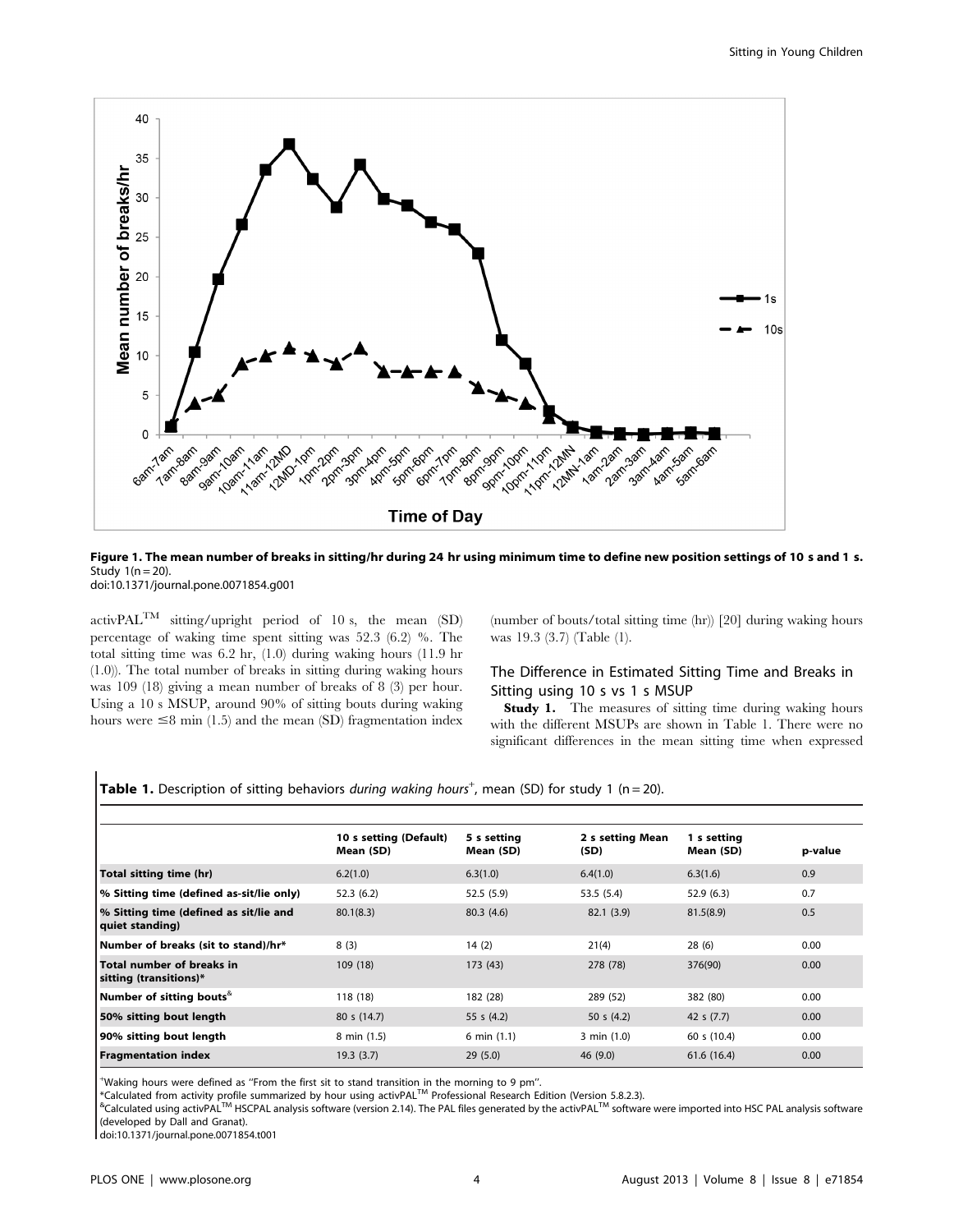either as total time measured in hours or as a percentage (6.2 hrs  $(52.3\%)$  vs 6.3 (52.9%), Paired t test p = 0.45) (Table 1).

However, for the number of breaks, number of bouts, bout periods and fragmentation index (number of bouts/sitting hour) there were significant differences as the MSUP was varied. Changing from a 10 s setting to a 1 s setting for MSUP led to significant increases in: the total number of breaks in sitting (109 (18) vs. 376 (90),  $p = 0.001$ ; the number of breaks per hour (8 (3) vs. 28 (6),  $p = 0.0001$ ; and the total number of sitting bouts (118) (18) vs. 382 (80),  $p = 0.0001$ ). Around 90% of sitting bouts were  $\leq$ 8 min using a 10 s setting but were  $\leq$ 1 min using a 1 s setting. The fragmentation index using a 1 s setting was nearly 3 times greater than when using 10 s setting:  $(61.6 \t(16.4) \text{ vs. } 19.3 \t(3.7))$ ,  $p = 0.001$  consistent with more fragmented, and shorter sitting bouts.

In addition, marked inter-individual differences in the pattern of accumulation of sitting bouts were observed. As an example, in 2 children, where the total time sitting of both children was similar at 53% and 55% of 10.2 h (0.9) and 10.7 h (1) waking hours respectively, the accumulation of their bouts was different: using a 10 s minimum sitting/upright period, 90% of sitting bouts were  $\leq$ 6 min in child 1 and  $\leq$ 15 min in child 2 and about 50% sitting bouts were  $\leq$ 55 s in child 1 and  $\leq$ 75 s in child 2. Moreover, child 1 had a fragmentation index of 17.9 (5.2) and 82.5 (20) with 10 s and 1 s settings respectively, and child 2 had a fragmentation index of 15.8 (4.2) and 37.3 (10.2) with 10 s and 1 s respectively.

Study 2. Thirty preschool children completed simultaneous activPALTM and direct observation monitoring (10 boys and 20 girls; mean age  $4.1$  y  $(0.5)$ , mean height 105.1 cm  $(5.1)$ , mean weight 18.7 kg (3.8) with a mean body mass index 16.8 kg/m2 (2.1). The mean z-scores were 0.64 for height, 0.79 for weight and 0.60 for BMI. A total of  $16167 s (14.2%)$  was 'off screen' time from 113,917 total measured seconds for the 30 children [13,14].

In study 2, combining data from all participants  $(n = 30)$ , the total time spent sitting during direct observation were compared with the total time spent sitting using the activPAL<sup>TM</sup> setting 2 s, 5 s and 10 s MSUP. The total time spent sitting was 12.5 hr during direct observation and 11.3 hr with 1 s MSUP [14]. With 2 s, 5 s and 10 s the total sitting time was 11.4 hr, 11.2 hr and 11.3 hr, respectively.

For bouts of sitting, the average number of bouts per hr using direct observation was compared with bouts measured simultaneously using the activ $\text{PAL}^{\text{TM}}$  using 2 s, 5 s and 10 s MSUP respectively. Figure 2 shows Bland-Altman plots comparing the different numbers of sitting bouts during direct observation vs different MSUP of 1 s, 2 s, 5 s and 10 s on the activPAL<sup>TM</sup> for each child ( $n = 30$ ) are shown. It can be seen that the use of a 2 s setting for activPAL<sup>TM</sup> MSUP minimized bias and showed no significant difference relative to direct observation (limits of agreement -14 to +17 bouts per hr, mean difference 1.83, paired t-test  $p = 0.2$ ). However, the 5 s and 10 s settings underestimated the number of sitting bouts as measured by direct observation (for 5 s limits of agreement -23 to 8, mean difference -7.27 and for 10 s limits of agreement -29 to 4, mean difference -12.57, paired t-test  $p = 0.001$ , respectively). While the bias is much smaller with a 2 s setting the limits of agreement are quite wide, and of similar magnitude to the other settings. This means that the average with a 2 s setting will be more accurate, but for any individual the errors with 2 s will be nearly as large as for the other settings.

Figure 3 shows the pattern of accumulation of sitting bouts during direct observation with 1 s, 2 s, 5 s and 10 s MSUP. 90% of sitting bouts were identical (at  $\leq$ 2 min) for both direct observation and from the activ $\text{PAL}^{\text{TM}}$  using the 2 s MSUP.

## **Discussion**

#### Main Findings and Study Implications

This is the first study to examine the effect of varying the  $\text{activityPAL}^{\text{TM}}$  MSUP to define a new posture setting on measurements of total time spent sitting and breaks in sitting. In study 1 we showed that varying the activ $\text{PAL}^{\text{TM}}$  setting had only a negligible impact on measurement of total time spent sitting. However and in contrast, for breaks in sitting there is a marked difference varying systematically with the setting used.

In study 2, we showed that the systematic differences in measures of breaks in sitting described in study 1 have an impact on the accuracy of the measurement of breaks in sitting. The result is that a default setting of 10 s for the activ $PAL^{TM}$  appears unsuitable for quantification of breaks in sitting in young children, in whom a minimum sitting/upright period of 2 s will provide much higher accuracy with minimal bias.

The present study also shows that important features of sitting behavior in young children can be characterized objectively by a few fundamental metrics: volume of sitting; frequency of breaks in sitting; and pattern of accumulation of sitting bouts as represented by accumulation curves and a fragmentation index [21]. Using a 2 s MSUP, the mean volume of sitting in study 1 was 6.4 hr (1.0) during waking hours, the number of breaks in sitting around 21/hr (4), the fragmentation index 46(9.0), and 50% of sitting bouts were less than 50 s (4.2) (Table1).

Healy et al [4] have previously reported in adults that increased breaks in sitting time (resulting in short sitting bouts) are associated with better metabolic health, a relationship that was independent of total sitting time. The fact that sitting behaviors can be characterized objectively by a few simple measures means that comparative studies investigating the longer-term health effects can now be undertaken in children.

#### Comparisons with Other Studies

To our knowledge, no previous studies have examined the effect of the activPAL<sup>TM</sup> MSUP to define a new posture on measurements of sitting time and breaks in sitting.

In general, other studies have not commented on what setting was used to define minimum sitting/upright period. As an example, Lyden et al in a recent activ $\text{PAL}^{\text{TM}}$  validation study (against direct observation) of 13 free-living adults monitored for about 10 consecutive hours on 2 separate days [4 M, 9 F; mean age 24.8 (5.2)] reported that the activPAL<sup>TM</sup> was a suitable tool to measure breaks in sitting in this older age group with 5.1 (range 2.8–7.1) breaks in sitting per sitting hour [6]. This study did not specify whether the default 10 s MSUP was used.

Harrington et al noted the mean length of sitting bouts in adolescent females using activPAL<sup>TM</sup> was 9.8 (0.2) minutes [18]. Harrington used a customized MATLAB programme to process the activPALTM data output files. This examined each epoch which contained a full 15 s of sitting/lying and classified this as the beginning of a sitting bout which continued until the next 15 s bout of standing or stepping was identified. Chastin and Granat using the activ $\widetilde{PAL}^{TM}$  with a 10 s MSUP found that the mean sitting bout length in free-living adults was 45 minutes [19]. In contrast, and using a 10 s minimum sitting time for purposes of comparison, the majority of sitting bouts for the young children in the present study (study 1) lasted  $\leq$ 8 minutes suggesting that the children studied predominantly accumulated their sitting time in short bouts.

Studies using objective measures of fragmentation index are non-existent in children and scarce in adults. A recent study in 30 healthy adults (using  $\text{activity}(T_M \text{ and } T_M \text{)$  continuously over 7days) found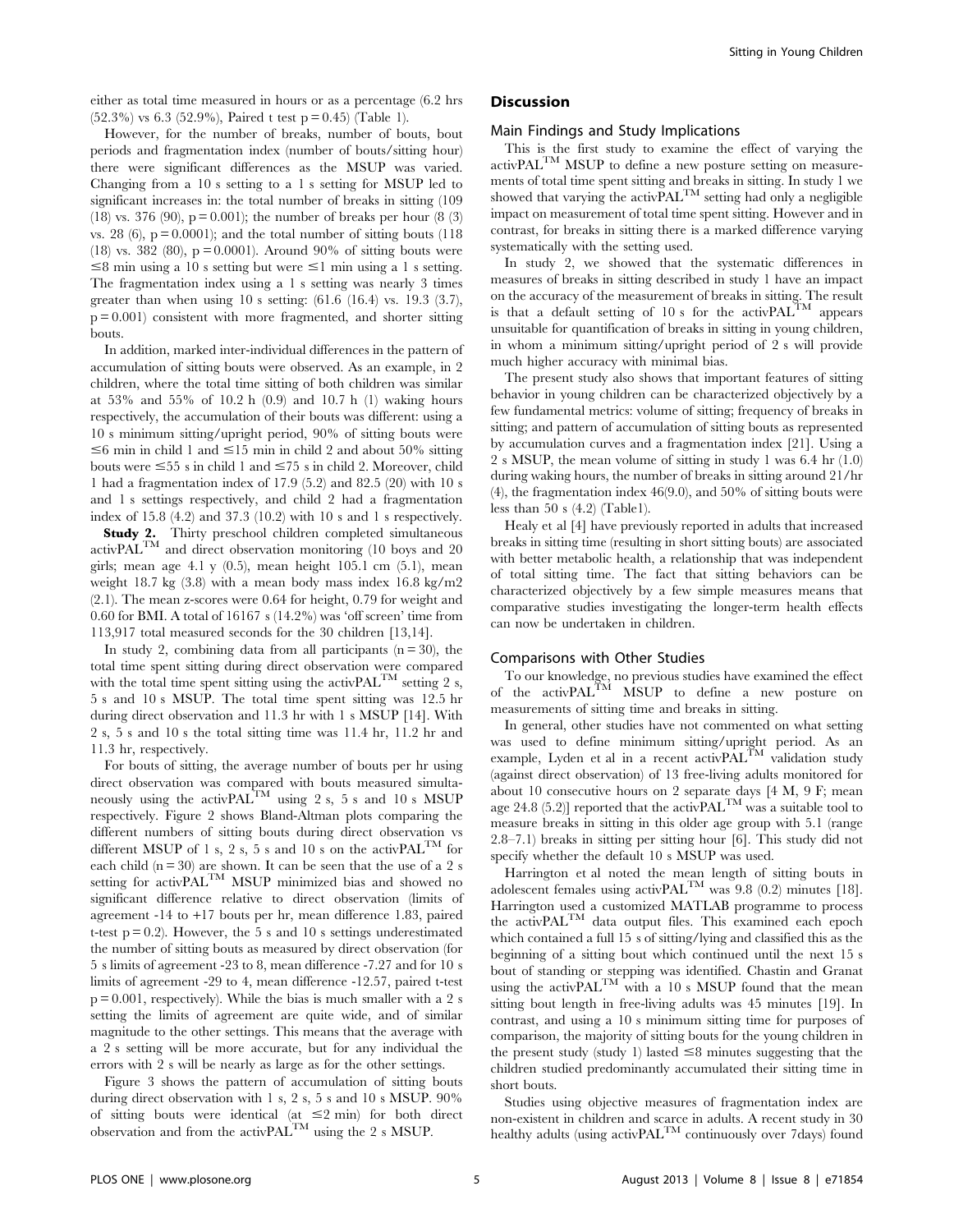

Figure 2. Individual Bland-Altman plots comparing the difference in number of sitting bouts during direct video observation<br>(direct observation) with the number of sittings bouts measured by the activPAL™ with different a sitting/upright period (1s - diff1 (A), 2s - diff2 (B), 5s - diff5 (C) and 10s - diff10s (D)). Study 2 (n = 30). Data for 1 s taken from Davies et al [15]. Direct Observation is considered the criterion or gold-standard and it is used on the x-axis. Mean bias is represented by a solid line, 95% limits of agreement by dashed lines.

doi:10.1371/journal.pone.0071854.g002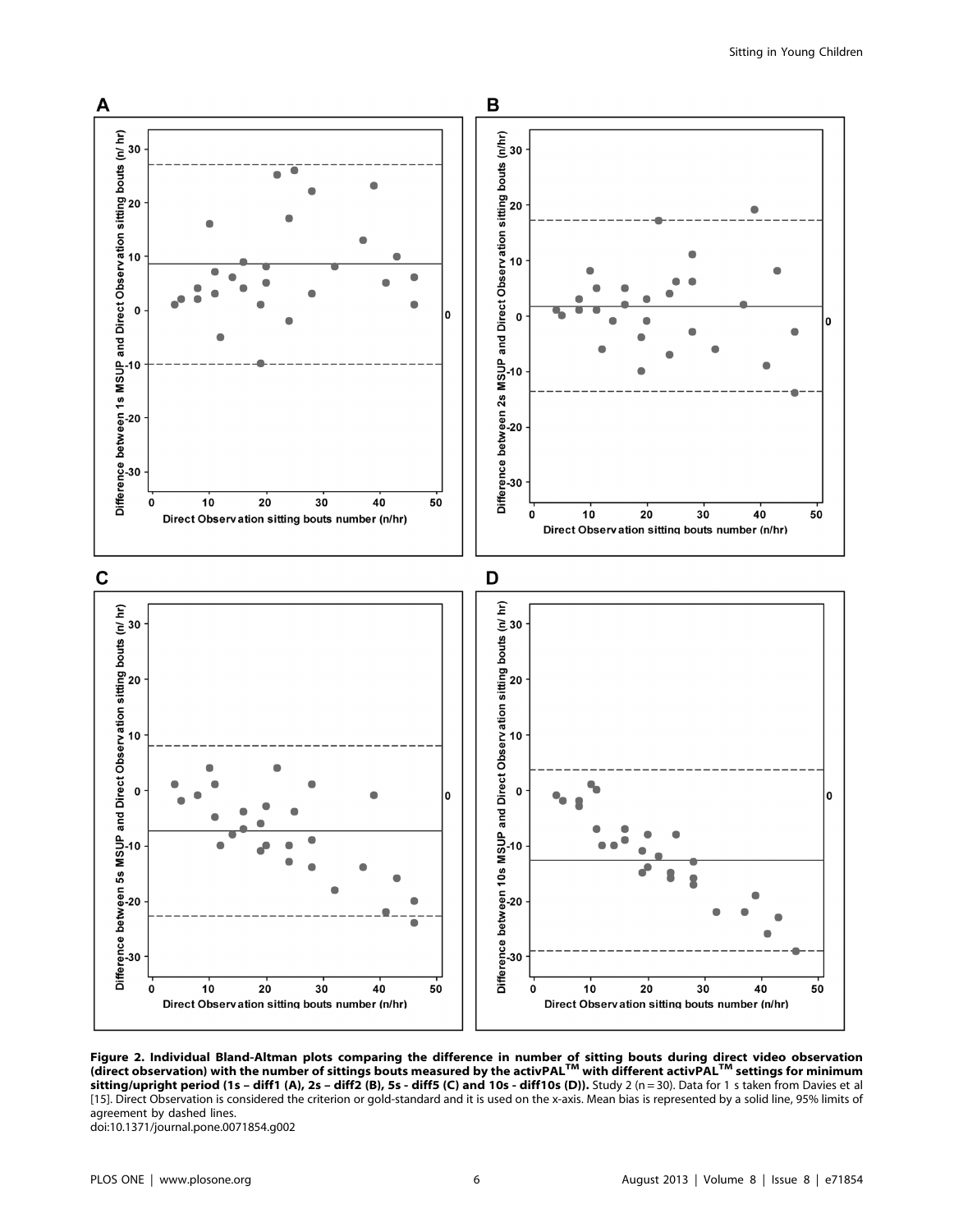

Figure 3. The pattern of accumulation of sitting bouts during direct observation, using minimum sitting/upright periods of 1s, 2s, **5s and 10s.** Study 2 (n = 30). The numbers on the x-axis are cumulative – hence the y intercept at a particular x value represents the number of sitting bouts occurring shorter than or equal to a given x axis value. doi:10.1371/journal.pone.0071854.g003

that the mean fragmentation index [bouts/sitting time (including sleeping time) (hr)] in men was  $2.6(0.8)$  and  $3.3(0.4)$  in women [20]. In the present study, the mean (SD) fragmentation index (again using the default 10 s MSUP for comparison) was much higher, 19.3(3.7). Our present study is not directly comparable because we excluded sleeping time, where subjects would be expected to have no postural transitions. A preliminary reanalysis of 3 subjects in the present study, chosen at random, showed that even including sleeping time the fragmentation index is about 3 times greater than that reported by Chastin et al. Our evidence, therefore, suggests that young children have much more fragmented sitting time with a pattern of shorter sitting bouts interrupted by more frequently by breaks.

Because of its impact on the measurement of breaks in sitting and other measures such as fragmentation index, the present study suggests that more attention must be paid to this instrument setting. It seems intuitively likely that the most suitable setting for measurement of breaks in sitting time may vary with age. We would hypothesize that children can transition to a new posture more frequently than adults, and the optimum setting for measurement in breaks in sitting may lengthen as subjects get older. We suspect that it is likely that empirical studies using the activPALTM, or other similar event based monitoring systems, will in future be required to define the best setting for minimum duration of sitting for each age.

#### Study Strengths and Limitations

The present study does not assess the biological importance of sitting time or fragmentation, but that was not the aim of the present study. Methodological evidence aimed at the establishment of accurate yet simple and objective measures for characterizing sitting time and fragmentation will be fundamental to future studies which try to relate these constructs to health outcomes, and essential for evaluation of future intervention studies.

Previous studies of movement in young children and adults, particularly those using the Actigraph monitor, have used an analytical approach based on the analysis of sitting in 15 s epochs [12,18]. A detailed comparison of the impact of different MSUPs in an event based analysis, as in our study, vs a 15 s epoch approach is beyond the scope of this paper. However, a preliminary analysis of 10 files from study 2 using the 15 s epoch file analysis present in the activ $PAL^{TM}$  software showed that there were few changes when we used different MSUP settings and these were statistically not significant for either total sitting time or number of sedentary bouts.

#### Conclusion

This study has established that the setting of MSUP to define a new posture has a significant impact on measurement of breaks in sitting in young children but not the measurement of total sitting time. In the age group we studied, 2 s appears to be an appropriate minimum sitting/upright period to define breaks in sitting using the activ $PAL^{TM}$ . It is probable that the optimum instrument setting for minimum sitting/upright period will be different at different ages. Standardization of the technical aspects of measurement and of measures to describe sitting time will allow longer term studies of the health effects of sitting behaviors as well as providing comparable baseline data for intervention studies.